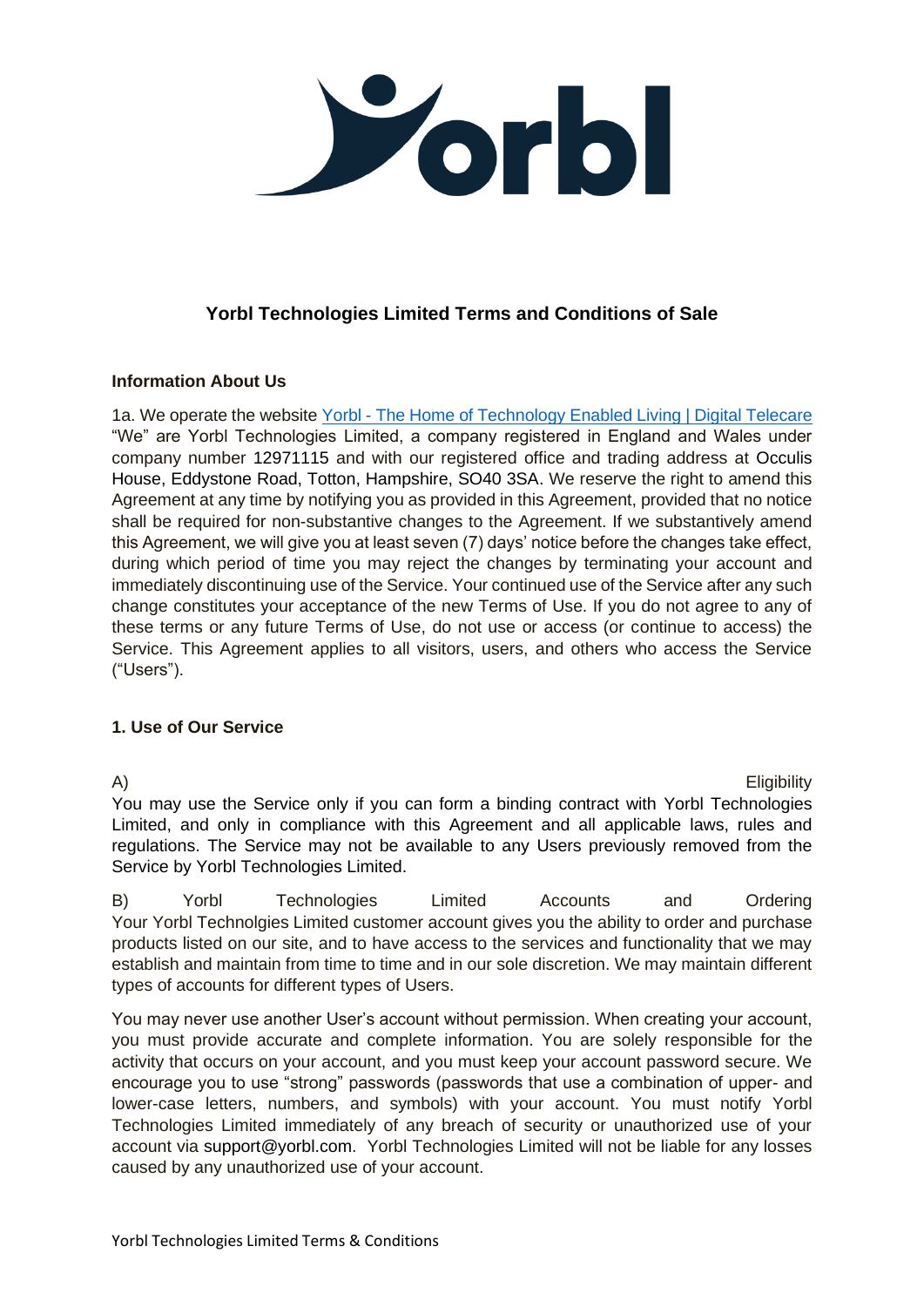

By providing Yorbl Technologies Limited your email address you consent to our using the email address to send you Service-related notices, including any notices required by law, in lieu of communication by postal mail. We may also use your email address to send you other messages, such as changes to features of the Service and special offers. If you do not want to receive such email messages, you may opt out by contacting [info@yorbl.com.](mailto:info@yorbl.com) Opting out may prevent you from receiving email messages regarding updates, improvements, or offers.

#### C) Service Rules

In order to use the Service, you agree not to engage in any of the following prohibited activities: (i) copying, distributing, or disclosing any part of the Service in any medium, including without limitation by any automated or non-automated "scraping"; (ii) using any automated system, including without limitation "robots," "spiders," "offline readers," etc., to access the Service in a manner that sends more request messages to the Yorbl Technologies Limited servers than a human can reasonably produce in the same period of time by using a conventional on-line web browser (except that Yorbl Technologies Limited grants the operators of public search engines revocable permission to use spiders to copy materials from our Site for the sole purpose of and solely to the extent necessary for creating publicly available searchable indices of the materials, but not caches or archives of such materials); (iii) transmitting spam, chain letters, or other unsolicited email; (iv) attempting to interfere with, compromise the system integrity or security or decipher any transmissions to or from the servers running the Service; (v) taking any action that imposes, or may impose at our sole discretion an unreasonable or disproportionately large load on our infrastructure; (vi) uploading invalid data, viruses, worms, or other software agents through the Service; (vii) collecting or harvesting any personally identifiable information, including account names, from the Service; (viii) using the Service for any commercial solicitation purposes; (ix) impersonating another person or otherwise misrepresenting your affiliation with a person or entity, conducting fraud, hiding or attempting to hide your identity; (x) interfering with the proper working of the Service; (xi) accessing any content on the Service through any technology or means other than those provided or authorized by the Service; or (xii) bypassing the measures we may use to prevent or restrict access to the Service, including without limitation features that prevent or restrict use or copying of any content or enforce limitations on use of the Service or the content therein.

You may copy and redistribute the audio-visual content available on the Service; however, you may not alter or modify such audio-visual content in any manner and you may not remove any copyrights associated with the such audio-visual content.

### D) Copying and Reverse Engineering.

You agree that you will not: (i) copy, modify, create any derivative work of; or (ii) reverse assemble, decompile, reverse engineer or otherwise attempt to derive source code (or the underlying ideas, algorithms, structure or organization); or (iii) remove any copyright notices, identification or any other proprietary notices from any of the software or firmware, copyrighted content and any proprietary information contained within products designed, manufactured or distributed by Yorbl Technologies Limited.

#### E) Intellectual Property Rights.

You acknowledge and agree that these Terms and Conditions are not intended to convey or transfer to you any intellectual property rights or to grant any licenses in or to any technology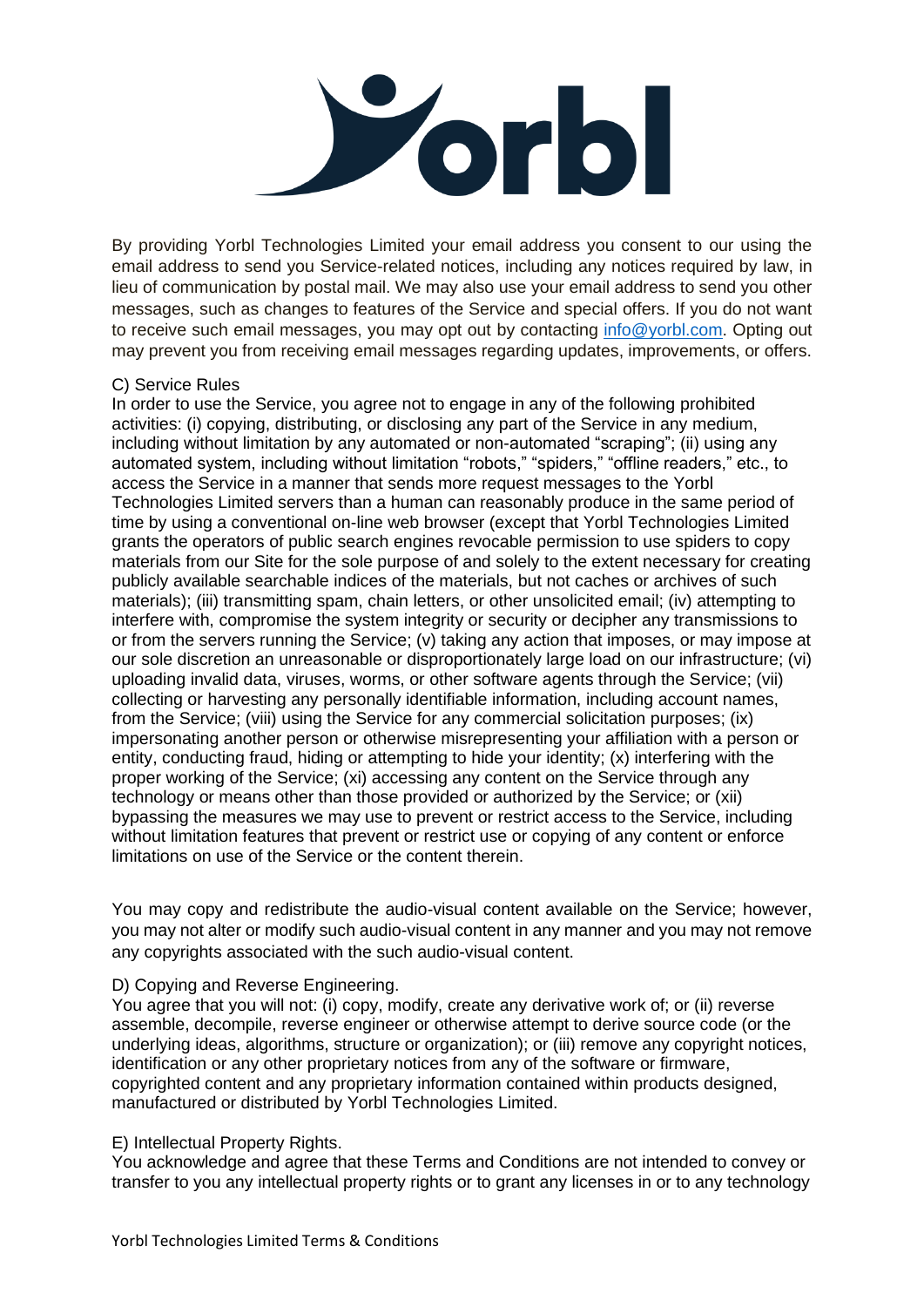

or intellectual property or content, other than as expressly provided herein. The content contained within our products and websites, including, but are not limited to, software, product information, technology information, user guides, white papers, analysis, trade names, graphics, designs, icons, audio or video clips and logos, is Yorbl's proprietary information, protected by copyright, trademark, patent and/or other intellectual property rights, under the laws of the United Kingdom. Third-party trademarks and information are the property of their respective owners.

We may, without prior notice, change the Service; stop providing the Service or features of the Service, to you or to users generally; or create usage limits for the Service. We may permanently or temporarily terminate or suspend your access to the Service without notice and liability for any reason, including if in our sole determination you violate any provision of this Agreement, or for no reason. Upon termination for any reason or no reason, you continue to be bound by this Agreement.

# **2. Our Proprietary Rights**

Except for your User Content, the Service and all materials therein or transferred thereby, including, without limitation, software, images, text, graphics, illustrations, logos, patents, trademarks, service marks, copyrights, photographs, audio, videos, music, and User Content belonging to other Users (the "Yorbl Technologies Limited Content"), and all Intellectual Property Rights related thereto, are the exclusive property of Yorbl Technologies Limited and its licensors (including other Users who post User Content to the Service). Except as explicitly provided herein, nothing in this Agreement shall be deemed to create a license in or under any such Intellectual Property Rights, and you agree not to sell, license, rent, modify, distribute, copy, reproduce, transmit, publicly display, publicly perform, publish, adapt, edit or create derivative works from any Yorbl Technologies Limited Content. Use of the Yorbl Technologies Limited Content for any purpose not expressly permitted by this Agreement is strictly prohibited.

### **3. Placing an Order for Products**

You may choose to purchase products from our Site, and you begin by placing an order for the desired products through our Site. After placing an order on our standard order form, you will receive an e-mail from us acknowledging that we have received your order. Please note that this does not mean that your order has been accepted. Your order constitutes an offer to us to buy a product. All orders are subject to acceptance by us, and we will confirm such acceptance to you by sending you an e-mail that confirms that the product has been dispatched ("Dispatch Confirmation"). The contract between us ("Contract") will only be formed when we send you the Dispatch Confirmation. The Contract will relate only to those products whose dispatch we have confirmed in the Dispatch Confirmation. We will not be obliged to supply any other products which may have been part of your order until the dispatch of such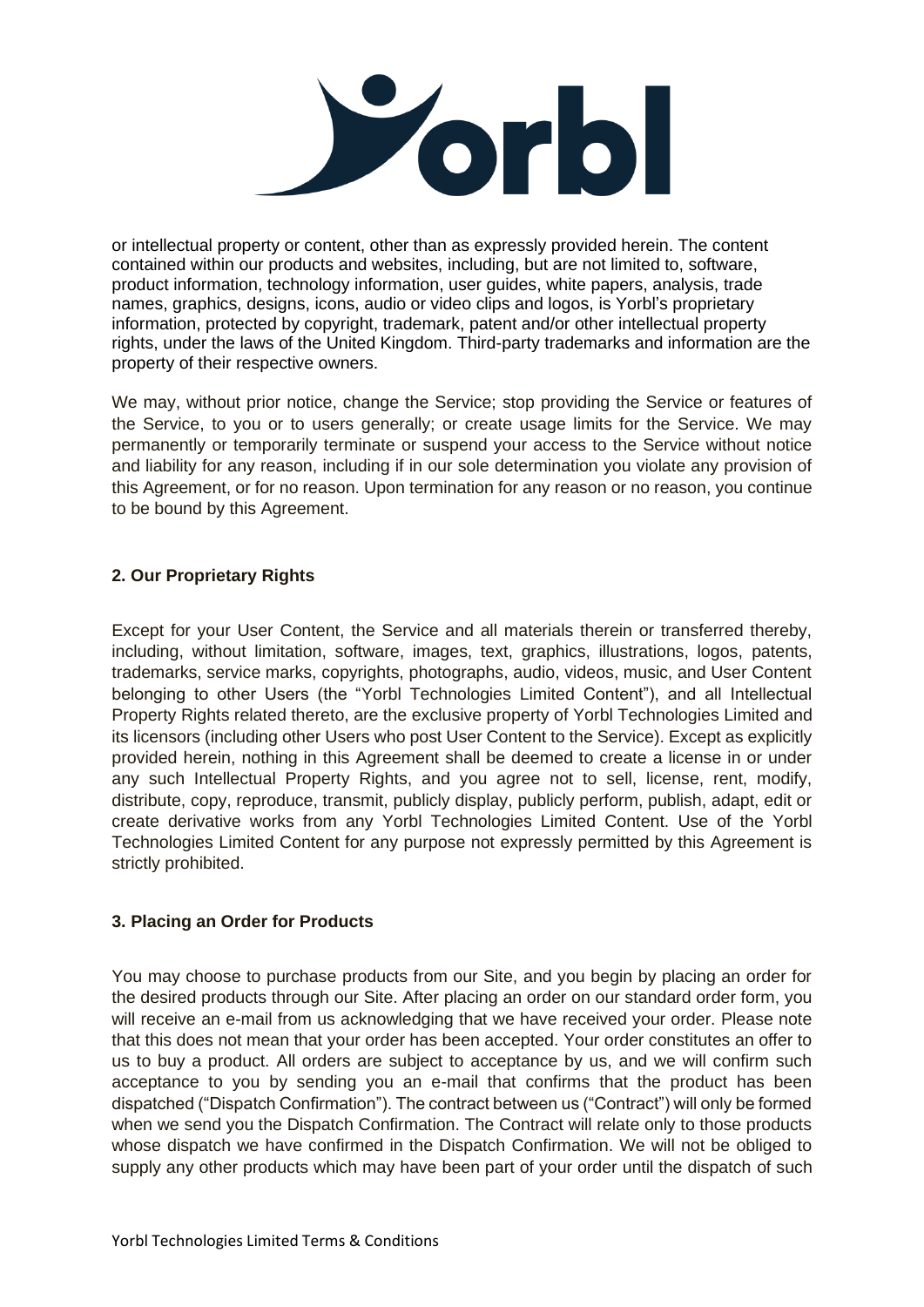

products has been confirmed in a separate Dispatch Confirmation. All products ordered through our Site shall be subject to the payment processes described in Section 8 below.

Excluding content submitted by Subscribers, we aim to certify that the information on the website is accurate. Certain information may contain pricing inaccuracies or typographical errors, which we may update and correct without liability. We also reserve the right to limit quantities purchased by Subscribers and to change, suspend, or terminate a monthly subscription, limited edition or promotion at any time without notice (including after an order has been submitted or acknowledged). We do not guarantee that all products described on our website will be available.

### **4. Subscription Plans**

You may choose to subscribe to a subscription plan through the Service. The subscription plan to our Service consists of an initial charge followed by recurring periodic charges as agreed to by you, charged to your provided payment method. By entering into this Agreement, you acknowledge that your subscription has an initial and recurring payment feature and that you accept responsibility for all recurring charges prior to cancellation.

We will submit periodic charges (e.g., monthly, quarterly, semi-annually, annually) without further authorization from you, until you decide to contact us and end your subscription. You cannot manually cancel your subscription for technical reasons, but we are able to do this for you on request. Your subscription will be billed on a monthly basis. The first month's subscription fee will be billed 30 days after your initial transaction to ensure you are not billed for a period before you receive your products. The renewal payment schedule may change without prior notice, at the discretion of Yorbl Technologies Limited. We are not able to manually assign billing dates for individual subscribers. Cancelling a subscription will not cancel and refund the delivery on orders that have been paid for, it only stops future renewal charges. If you choose to subscribe to the Monthly Plan between the 15th to the end of the month, you automatically agree to following month's charge.

Cancellation requests are submitted by contacting support@yorbl.com. Cancellation dates will be a month from the date of cancellation, and you will be billed up until this date. If payment for the period after a cancellation request is submitted, we reserve our rights to recover such sums from you by all legal means necessary (including instructing a third party debt collection agency and to the same). The same of the same same the same same of the same same same same same same. Promotional products/codes/discounts are only valid on the initial order, not the recurring charges, unless otherwise noted. Cancellation requests are manually reviewed, and your account will be active until 1 month after your last payment. This cancels your subscription alone, to close the account completely please contact us, you can find a full list of contact methods and instructions on the 'Contact Us' page of our website.

Kindly note that any of the subscription plans can be cancelled at any time. However, you will not be eligible for a refund on any remaining services in the subscription.

We reserve the right at our absolute discretion not to renew your subscription at any time without giving any reasons for our decision.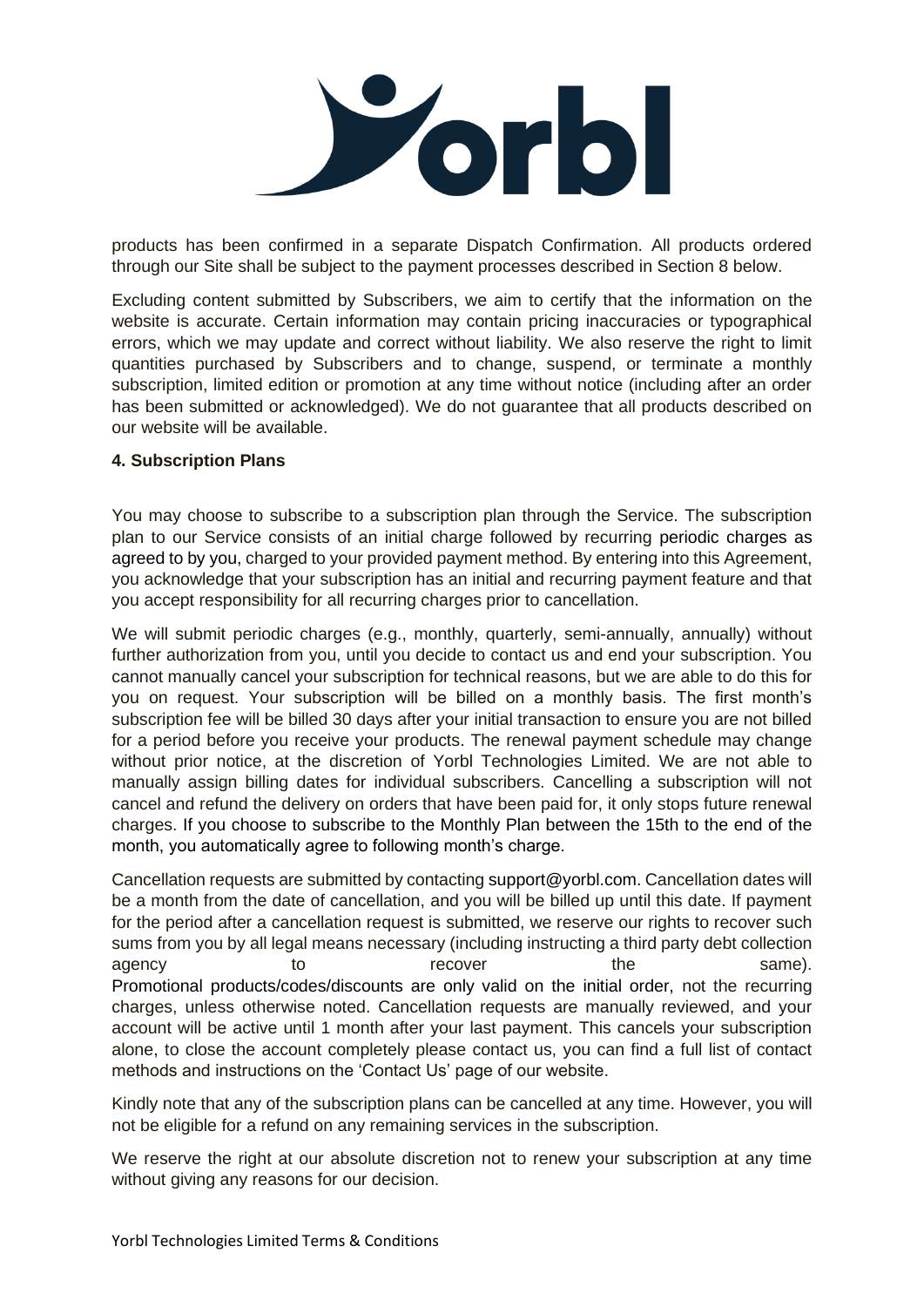

### **5. Billing, Shipping and Payment Policies**

We ship within an estimated 3-5 business days after payment is received, which is subject to change at any time, without notice and liability. Kindly note that sometimes there may be shipping delays and/or product back-orders due to a delay involving the fulfilment process. You will not be eligible for a refund due to any unforeseen delays.

If you elect to use our paid subscription models, you agree to the pricing and payment terms quoted on our Site and as we may update them from time to time. Yorbl Technologies Limited may add new services for additional fees and charges, or amend fees and charges for existing services, at any time in its sole discretion. Payment for all products purchased through our Site must be by credit, debit card. Our system is only equipped to accept one payment method at a time. If your account has multiple options on file and there is a payment error, the transaction may default to the most recently used payment method. In the event that Yorbl Technologies Limited suspends or terminates your account for your breach of this Agreement, you understand and agree that you shall receive no refund or exchange for any unused time on a subscription, any license or subscription fees for any portion of the Service, any content or data associated with your account, or for anything else.

You understand and agree that you shall receive no refunds and no exchanges for any Products once we or our supplier delivers these items to the customer unless the Product received by you is damaged and/or faulty. In a case of damaged or missing products, the subscriber or customer must contact Yorbl Technologies Limited within 28 days from the date the subscriber received the merchandise. In the case of a lost item or item showing as delivered, but not received, the subscriber must contact Yorbl Technologies Limited within 14 days from the ship date. Any complaints received after the timeline given will not be eligible for a refund or replacement.

All products purchased from or via the Service are transported and delivered to you by an independent carrier not affiliated with, or controlled by, Yorbl Technologies Limited.

All information that you provide in connection with a purchase or transaction or other monetary transaction interaction with the Service must be accurate, complete, and current. You agree to pay all charges incurred by users of your credit card or debit card, used in connection with a purchase or transaction or other monetary transaction interaction with the Service at the prices in effect when such charges are incurred. You will pay and are solely responsible for taxes relating to any such purchases, transactions, or other monetary transaction interactions with Yorbl Technologies Limited.

Payments shall be processed through our site and shall be in the form you select when you either submit an order form or your register a paid Service. Yorbl Technologies Limited reserves the right to withhold payment or charge back to your account any amounts otherwise due to us under this Agreement or amounts due to any breach of this Agreement by you, pending Yorbl Technologies Limited's reasonable investigation of such breach. To ensure proper payment, you are solely responsible for providing and maintaining accurate contact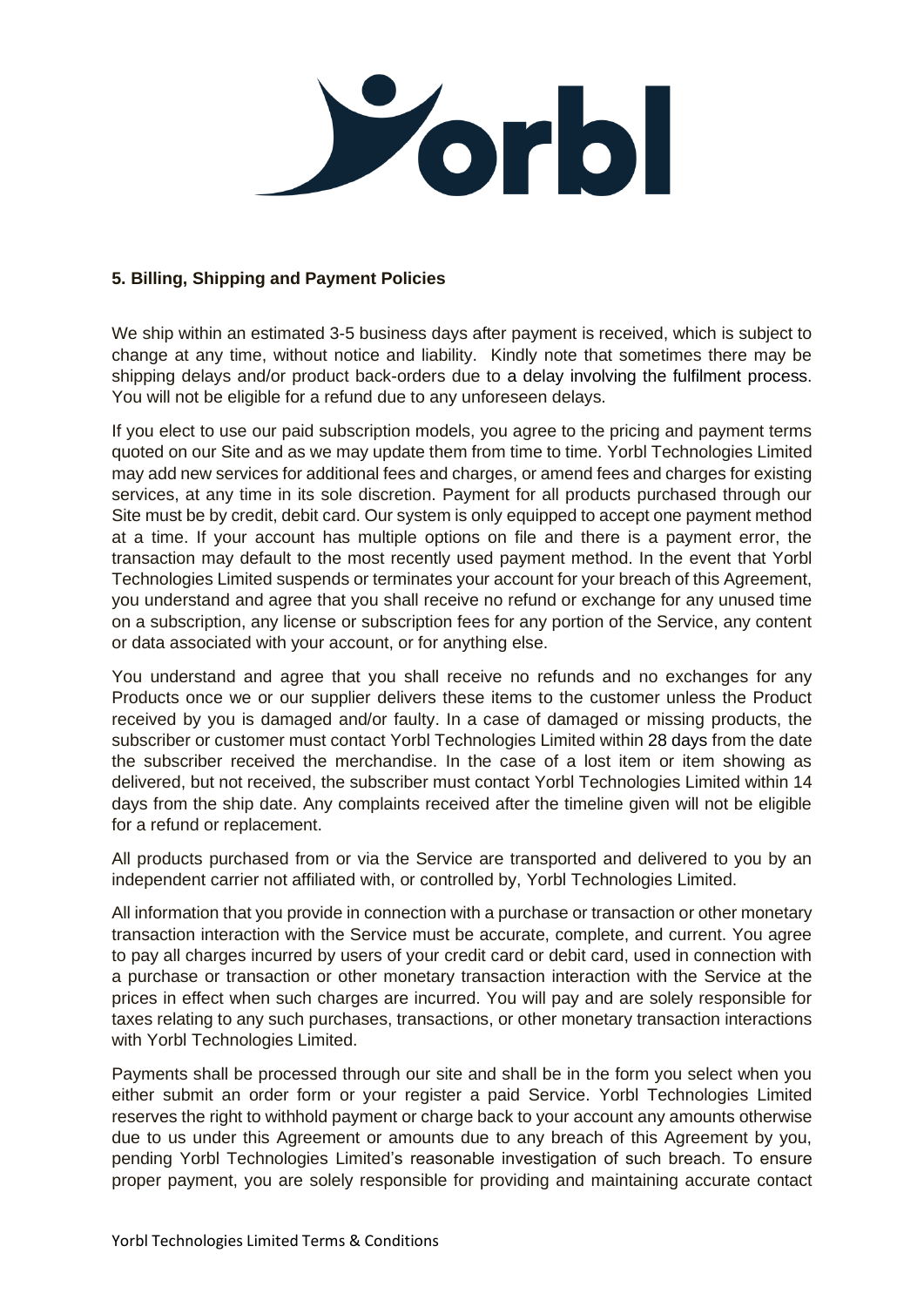

and payment information associated with your account, which includes without limitation applicable tax information. You agree to pay all applicable taxes or charges imposed by any government entity in connection with your participation in the Service. If you dispute any payment made hereunder, you must notify Yorbl Technologies Limited in writing within thirty (30) days of such payment. Failure to so notify Yorbl Technologies Limited shall result in the waiver by you of any claim relating to such disputed payment. Payment shall be calculated solely based on records maintained by Yorbl Technologies Limited. No other measurements or statistics of any kind shall be accepted by Yorbl Technologies Limited or have any effect under this Agreement. We may withhold any taxes or other amounts from payments due to you as required by law.

If your credit or debit card payment is not processed successfully for any reason, we reserve the right to reattempt to process payment. If you do not want us to reattempt to process payment, you should cancel the order after receiving the initial payment failure email notification.

### **6. (a) Set Up Fees & Hardware Return Fees**

PLEASE NOTE: By paying a set-up fee you are not buying the hardware; we will continue to own the product itself. When your subscription is cancelled, you must return these items to the company. IF YOU DO NOT RETURN THE PRODUCT TO US THERE IS A MANDATORY £250 -£300 HARDWARE RETURN FEE. This hardware return fee is ONLY applicable to certain packages, and this will be stated in the product description, and may vary depending on the package you have selected. However, we reserve the right to add these to any packages where the hardware cost has not been charged at the time of transaction. By purchasing one of our products, you are agreeing to these terms and conditions and agreeing to pay this fee on non-return of your hardware. You have 30 days to return this hardware after your subscription is cancelled. Hardware refers to the physical products supplied to you as part of your package, this includes (but is not limited to) the Yorbl Vita, Yorbl Lifeline, Yorbl Tab, sensors & peripheral devices and wearable technologies.

Thanks for your purchase with us. In the event that you are not completely satisfied with your order, you have 30 days to return the goods. If you would like to return an order or product please contact us via:

Support@yorbl.com

0330 120 1520

Please be aware returns requests are dealt with on an individual basis to enable us to correctly manage your subscription in accordance with your return. You will be emailed a free returns label for your order. This label will be prepopulated with our address and will contain a reference to your original order so that we can match up your return and process your refund or credit accordingly.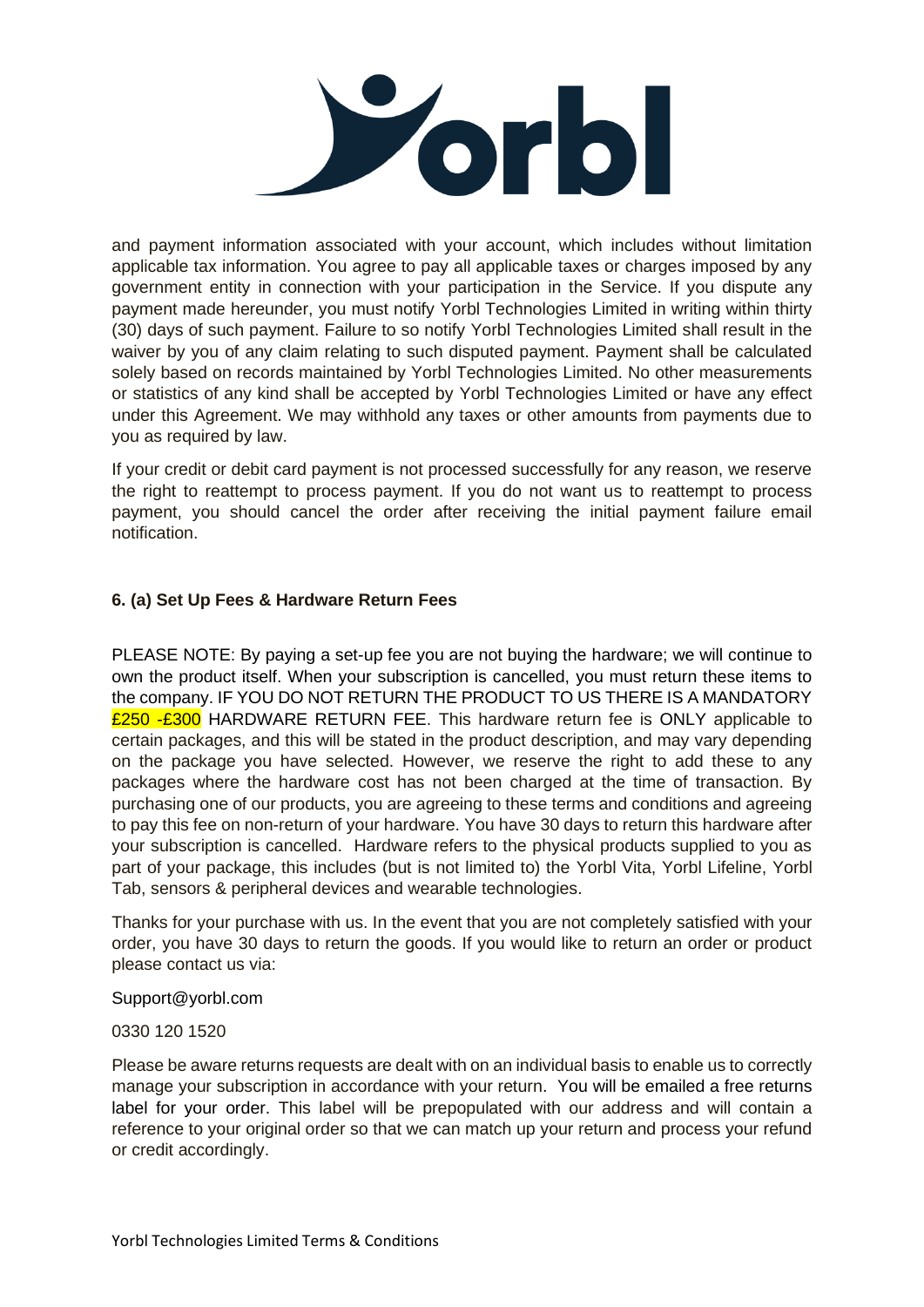

Please keep in mind that any item sent for a full refund must be delivered unused and in the same condition as you received it.

In the event of an item being received broken or damaged, then you will be given a full refund or we're happy to exchange the item, depending on what you are likely to prefer. If you need to talk to someone about your return or refund, we're here to help.

Feel free to email us or to drop us a line on the details above. You can also contact us at [orders@yorbl.com](mailto:ordes@yorbl.com) or contact us directly through your app via the Support section.

### **7. No Professional Advice**

Any product or other information (for example alert notifications) is for informational purposes only and should not be construed as professional healthcare advice. You should seek independent medical and/or healthcare advice from a person who is licensed and/or qualified in the applicable area.

### **8. Privacy**

We care about the privacy of our Users. We collect, use and share information for our business use only. Anyone is able to at any time, request information about how their information is used and request that their information be removed from our system, however customers should be aware that this may affect the ability for us to provide them their services.

### **9. Security**

Yorbl Technologies Limited cares about the integrity and security of your personal information. However, we cannot guarantee that unauthorised third parties will never be able to defeat our security measures or use your personal information for improper purposes. You acknowledge that you provide your personal information at your own risk. By completing this purchase, you confirm that you have a valid lawful basis to process the personal information of the individual(s) being monitored, in accordance with the rules laid down by the UK Information Commissioner.

### **10. Third-Party Links**

Occasionally, this service may contain links to third-party websites, advertisers, services, special offers, or other events or activities that are not owned or controlled by Yorbl Technologies Limited. Yorbl Technologies Limited does not endorse or assume any responsibility for any such third-party sites, information, materials, products, or services. If you access a third-party website from the Service, you do so at your own risk, and you understand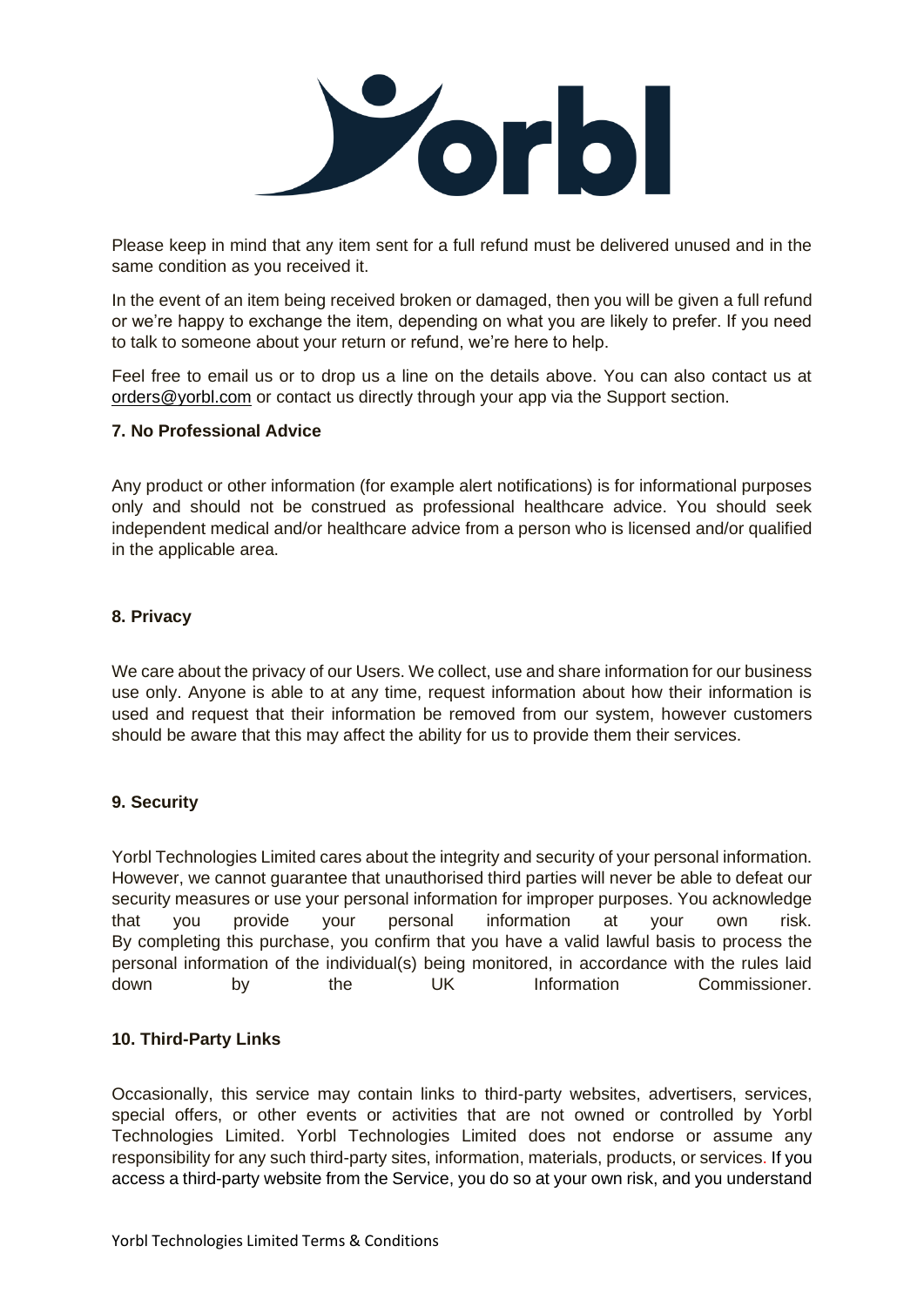

that this Agreement and Yorbl Technologies Limited 's Privacy Policy do not apply to your use of such sites. You expressly relieve Yorbl Technologies Limited from any and all liability arising from your use of any third-party website, service, or content. Additionally, your dealings with or participation in promotions of advertisers found on the Service, including payment and delivery of goods, and any other terms (such as warranties) are solely between you and such advertisers. You agree that Yorbl Technologies Limited shall not be responsible for any loss or damage of any sort relating to your dealings with such advertisers.

### **11. No Warranty**

The service, products and materials are provided on an "as is" and "as available" basis. Yorbl Technologies Limited products have their own unique manufacturers warranties and we pass these on to our customers. No advice or information, whether oral or written, obtained by you from Yorbl Technologies Limited or through the service will create any other form of warranty not expressly stated herein. Without limiting the foregoing, Yorbl Technologies Limited, its subsidiaries, and its licensors do not warrant that the content is accurate, reliable or correct; that the service will meet your requirements; that the service will be available at any particular time or location, uninterrupted or secure; that any defects or errors will be corrected; or that the service is free of viruses or other harmful components. Any content downloaded or otherwise obtained through the use of the service is downloaded at your own risk and you will be solely responsible for any damage to your computer system or device, or loss of data that results from such download or your use of the service.

# **12. Limitation of Liability**

To the maximum extent permitted by applicable law, in no event shall Yorbl Technologies Limited , its affiliates, agents, directors, employees, suppliers or licensors be liable for any direct, indirect, punitive, incidental, special, consequential, or exemplary damages, including without limitation damages for loss of profits, goodwill, use, data or other intangible losses, that result from the use of, or inability to use, this service. Under no circumstances will Yorbl Technologies Limited be responsible for any damage, loss or injury resulting from hacking, tampering or other unauthorized access or use of the service or your account or the information contained therein.

Yorbl Technologies Limited accepts no liability or responsibility for any errors, mistakes, or inaccuracies of content; personal injury or property damage, of any nature whatsoever, resulting from your access to or use of our services and products; (iii) any unauthorized access to or use of our secure servers and/or any and all personal information stored therein; any interruption or cessation of transmission to or from the service; any errors or omissions in any content or for any loss or damage incurred as a result of the use of any content posted, emailed, transmitted, or otherwise made available through the service; and/or user content or the defamatory, offensive, or illegal conduct of any third party. In no event shall Yorbl Technologies Limited, its affiliates, agents, directors, employees, or suppliers be liable for any